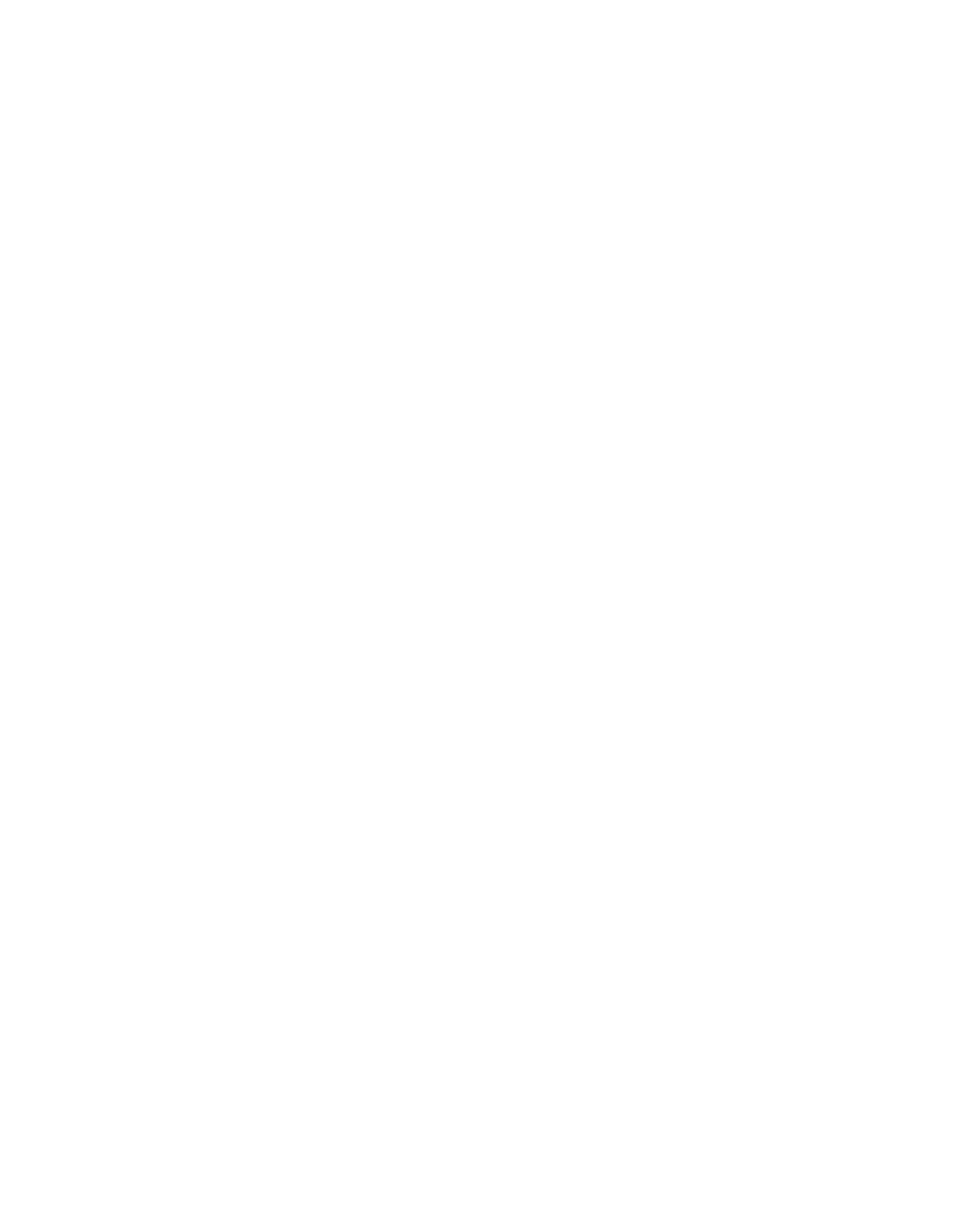Chair Lynch, Ranking Member Hill and members of the Task Force on Financial Technology, thank you for this opportunity.

Chair Powell has asked me to speak to you today in my role as the Federal Reserve Bank leader responsible for the Federal Reserve's payments improvement initiative since its beginning and as chair of the Financial Services Policy Committee (FSPC). The FSPC oversees the provision of payment services to depository institutions and the United States Treasury by the 12 Federal Reserve Banks. I am pleased to offer my statement for the record as well as an in depth statement on the role of the Federal Reserve in faster payments and the recently announced proposal by the Federal Reserve to support faster payments.

Over the past decade, cell phones and other online capabilities have made it more convenient to send and receive payments. Although these mobile apps appear to provide for an immediate transaction, the underlying infrastructure is not designed to immediately move money between banks, creating notable delays between the initiation of a retail payment and its receipt.

To support the demand for real-time payments in the United States and to address this gap, last month, the Federal Reserve's Board of Governors (Board) announced that the Federal Reserve Banks would develop a new service called the FedNow Service.

Since its founding more than a century ago, the Federal Reserve has provided payment and settlement services as part of its core function of promoting an accessible, safe and efficient payment system for the nation. Today, the Federal Reserve is continuing this important operational role and preparing to support the modernization of our nation's payment system with capabilities that allow payments to move quickly through a safe and efficient foundation, on top of which innovation and competition can flourish.

This decision was made only after three established criteria were met.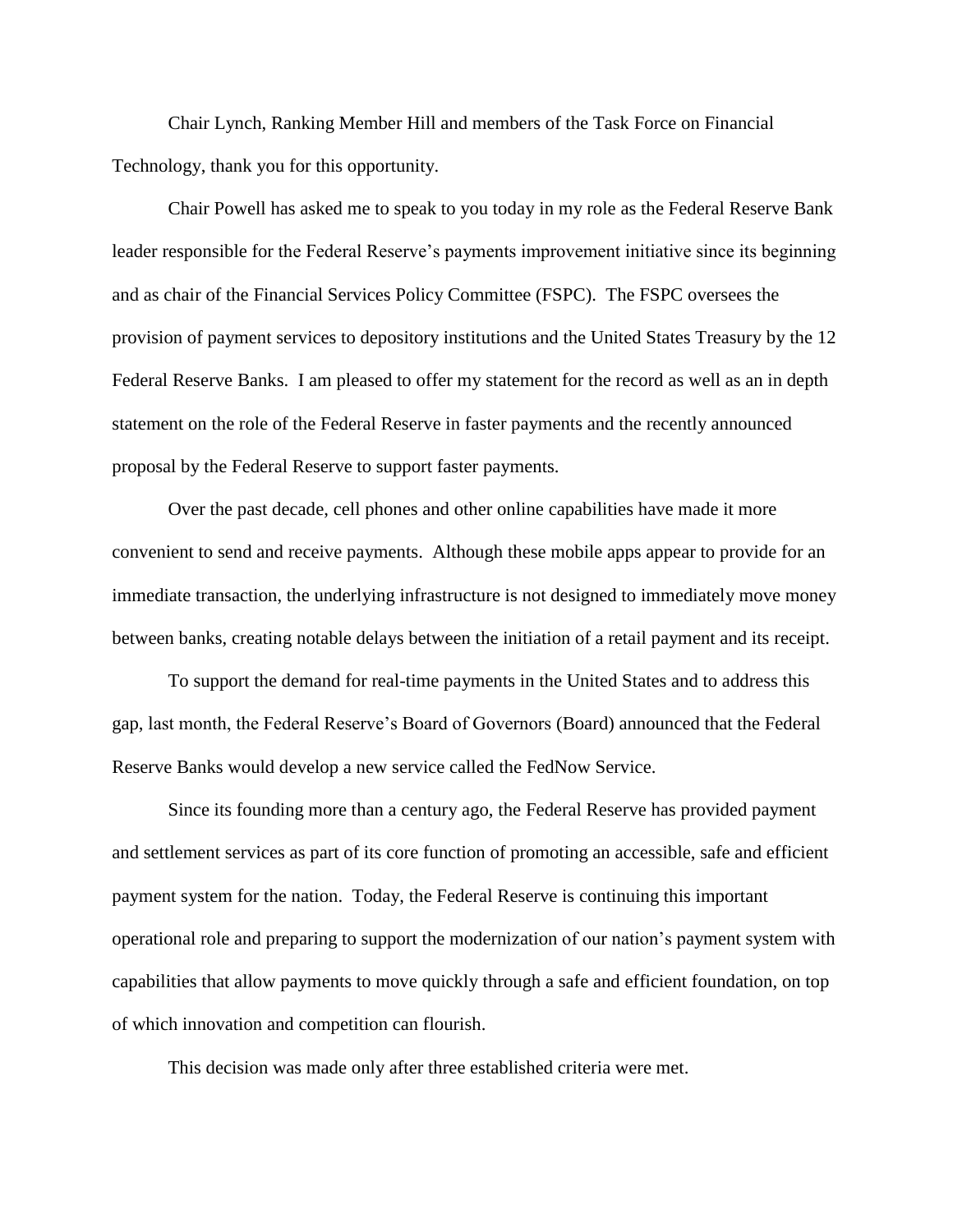The first of these criteria is that it is a service that other providers alone cannot be expected to provide with reasonable effectiveness, scope and equity.

Of notable importance related to this criterion is the Federal Reserve's ability to connect to more than 10,000 financial institutions. Through these connections, the Federal Reserve's existing payment services allow banks of every size to serve the needs of thousands of communities across the United States with competitive, fair and transparent access. Providing this degree of comprehensive nationwide reach is something that we believe will present significant challenges to other providers in the current market landscape. Coming from a region of the country with a significant number of small community banks serving rural areas of the central United States, I can tell you the Board's decision to provide this new service has been well received.

The second criterion is that there will be a clear public benefit, including promoting the integrity of the payments system and reducing payments system risk.

The Federal Reserve must continue to play an important role in promoting the safety of the U.S. payment system by providing liquidity and operational continuity in response to financial turmoil, terrorist attacks, natural disasters and other crises. The FedNow Service will allow the Federal Reserve to retain its ability to provide stability and support to the banking system, as well as promote the development and implementation of industry-wide fraudmitigation standards. Development of the service will also enhance safety of the U.S. payment system by promoting resiliency through redundancy.

The final criterion is that the Federal Reserve be able to fully recover its cost over the long run. The U.S. payments infrastructure today includes alternative payment choices and providers. Today, the Federal Reserve and The Clearing House operate competing and

2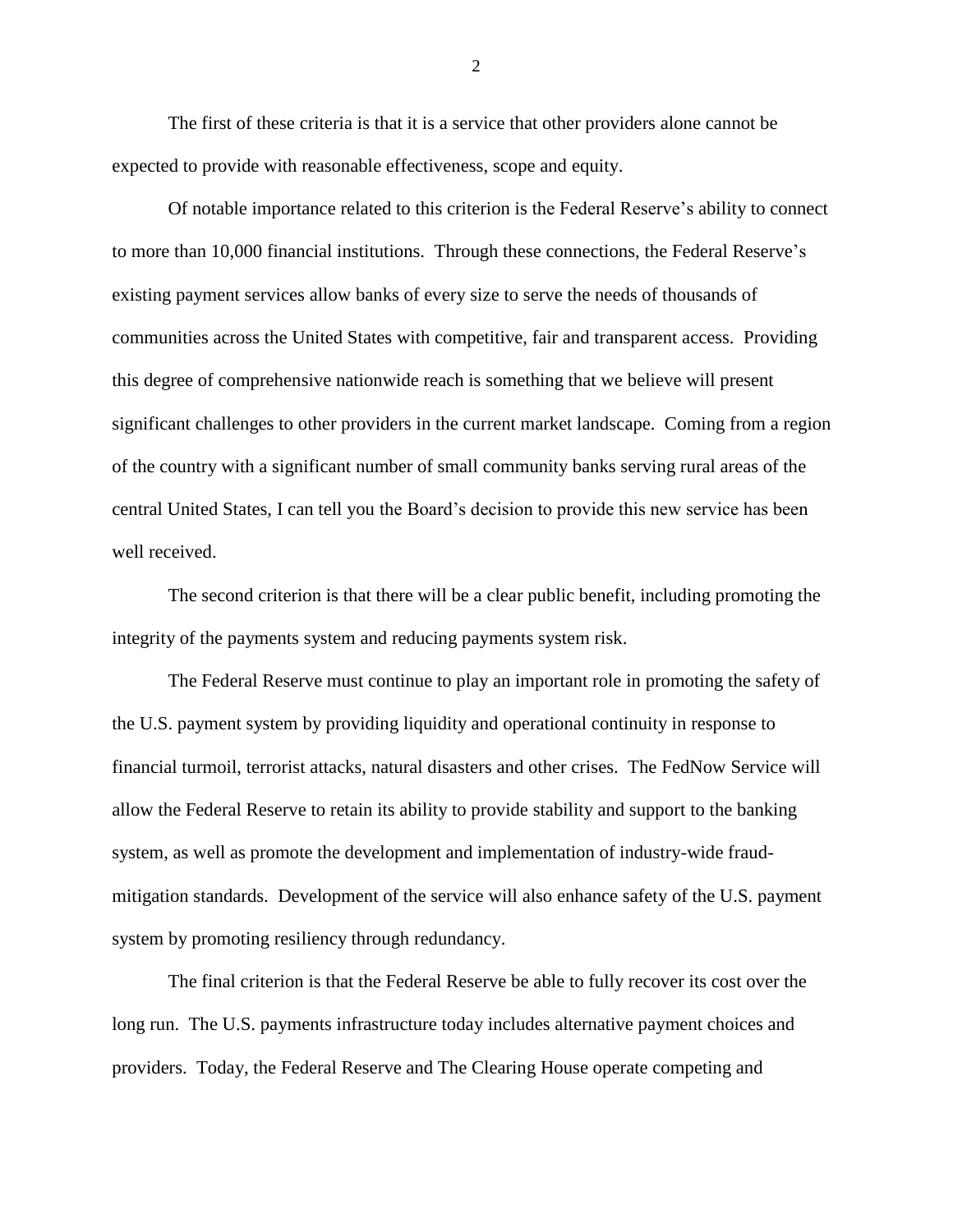interoperable services, which bring important benefits for resiliency and competition. In all of our services, we have been able to meet the requirements of the Monetary Control Act for cost recovery that ensures competitive fairness while fulfilling our public policy goals. In this regard, even as we develop the FedNow Service, the Federal Reserve will continue to explore ways to support the market's existing private-sector real-time payment service including through expanded Fedwire Funds Service and National Settlement Service hours as described in the recent Federal Register notice.

As was explained in a 2016 GAO study, the Federal Reserve's role as an operator has long been judged as effective in promoting accessibility, safety, and efficiency for the nation's payment system and its customers.<sup>1, 2</sup> Last summer, the U.S. Treasury recommended that "the Federal Reserve move quickly to facilitate a faster retail payments system, such as through the development of a real-time settlement service, that would also allow for more efficient and ubiquitous access to innovative payment capabilities."<sup>3</sup> We are engaging now with stakeholders for their input on features of the FedNow Service through the Federal Register notice issued last month.

Finally, I found it gratifying after the Federal Reserve started the conversation about faster payments in the U.S. and led four years of stakeholder engagement that culminated in the overwhelming majority of 400 comments from industry, consumer, and small business expressing support for the Federal Reserve's role as a faster payments provider.

 $\overline{a}$ 

3

<sup>&</sup>lt;sup>1</sup> "Federal Reserve's Competition with Other Providers Benefits Customers, but Additional Reviews Could Increase Assurance of Cost Accuracy." U.S. Government Accountability Office. August 30, 2016. https://www.gao.gov/products/GAO-16-614.

<sup>&</sup>lt;sup>2</sup> "The Federal Reserve in the Payments Mechanism." Federal Reserve System. January 1998. <https://www.federalreserve.gov/boarddocs/press/general/1998/19980105/19980105.pdf>

<sup>3</sup> U.S. Treasury, "A Financial System That Creates Economic Opportunity: Nonbank Financials, Fintech, and Innovation," (July 2018) at 156. Available at [https://home.treasury.gov/sites/default/files/2018-07/A-Financial-](https://home.treasury.gov/sites/default/files/2018-07/A-Financial-System-that-Creates-Economic-Opportunities---Nonbank-Financi....pdf)[System-that-Creates-Economic-Opportunities---Nonbank-Financi.pdf.](https://home.treasury.gov/sites/default/files/2018-07/A-Financial-System-that-Creates-Economic-Opportunities---Nonbank-Financi....pdf)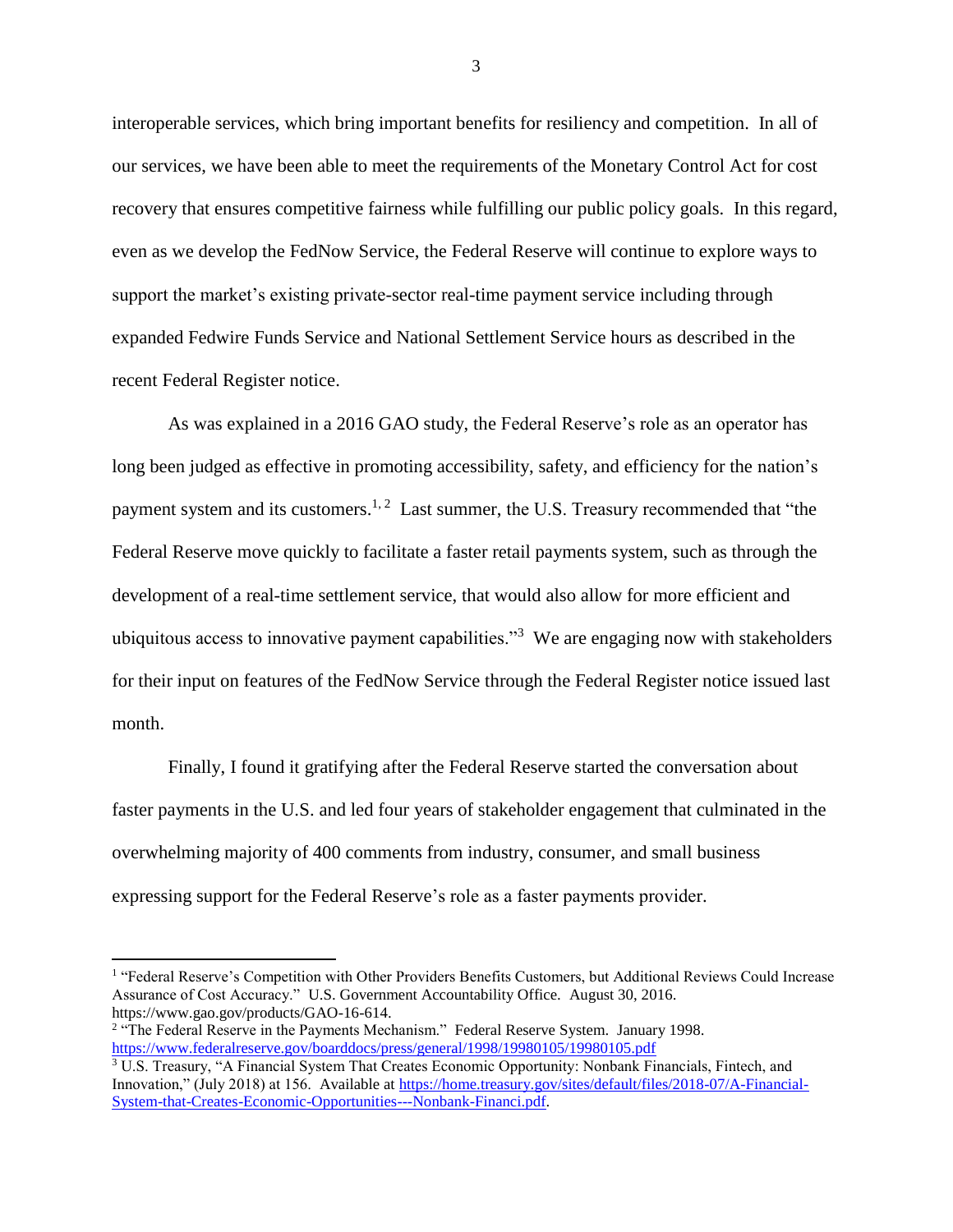I am confident that by working with all payment system stakeholders, we can achieve our public policy objectives for broadly accessible, safe and efficient faster payments.

Thank you. I am happy to respond to your questions.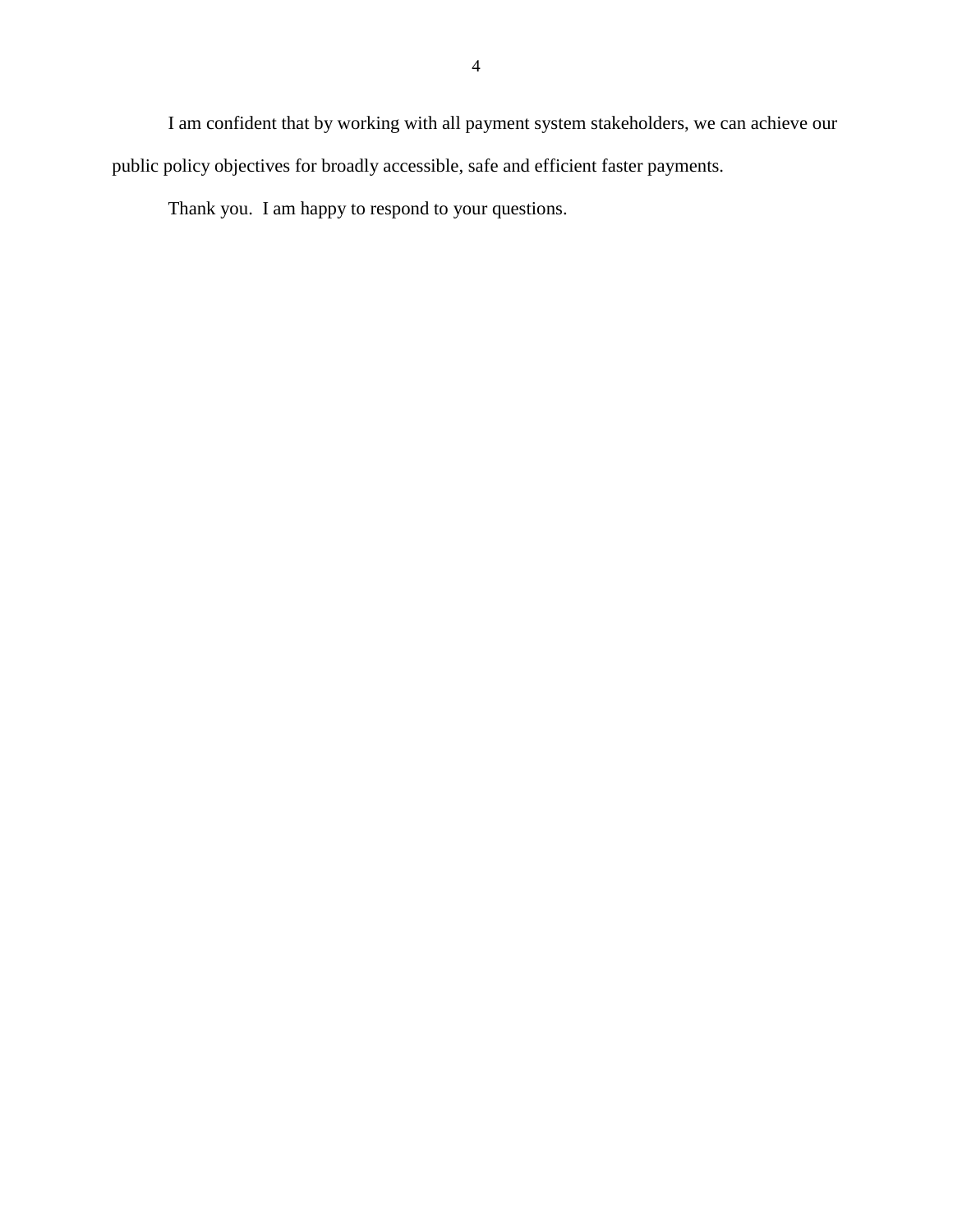#### **Faster Payments and the U.S. Payment System**

The U.S. payment system faces a critical juncture in its evolution. Services to conduct faster payments, which are available via smart phones apps or on our computers, have begun to emerge along with the growth of digital commerce. Faster payments allow individuals and businesses to send and receive payments within seconds, any time of day, on any day of the year, such that the receiver can use the funds almost instantly. The round-the-clock, real-time nature of faster payments offers convenience that is not available with many traditional ways of making payments. In addition, faster payments can yield real economic benefits for individuals and businesses by providing them with more flexibility to manage their money and allowing them to make time-sensitive payments whenever needed.

Yet with many of the faster payment services available today, the underlying infrastructure is not designed to immediately move money between banks, creating notable delays between the initiation of a retail payment and its receipt. These shortcomings limit the degree to which the potential benefits of faster payment services may be widely enjoyed across our economy in a safe manner. Further expansion of the interbank infrastructure is needed to serve as the foundation for the development of faster payment services that are safe, efficient, and broadly accessible to the American public.

Last month, the Federal Reserve's Board of Governors (Board) announced that the Federal Reserve Banks (Reserve Banks) would develop a new service called the FedNow<sup>SM</sup> Service to support widespread adoption of faster payments in the United States. The FedNow Service will provide the necessary infrastructure, alongside similar services provided by the private sector, to connect banks across the country, allowing them to offer innovative faster payment services to their customers.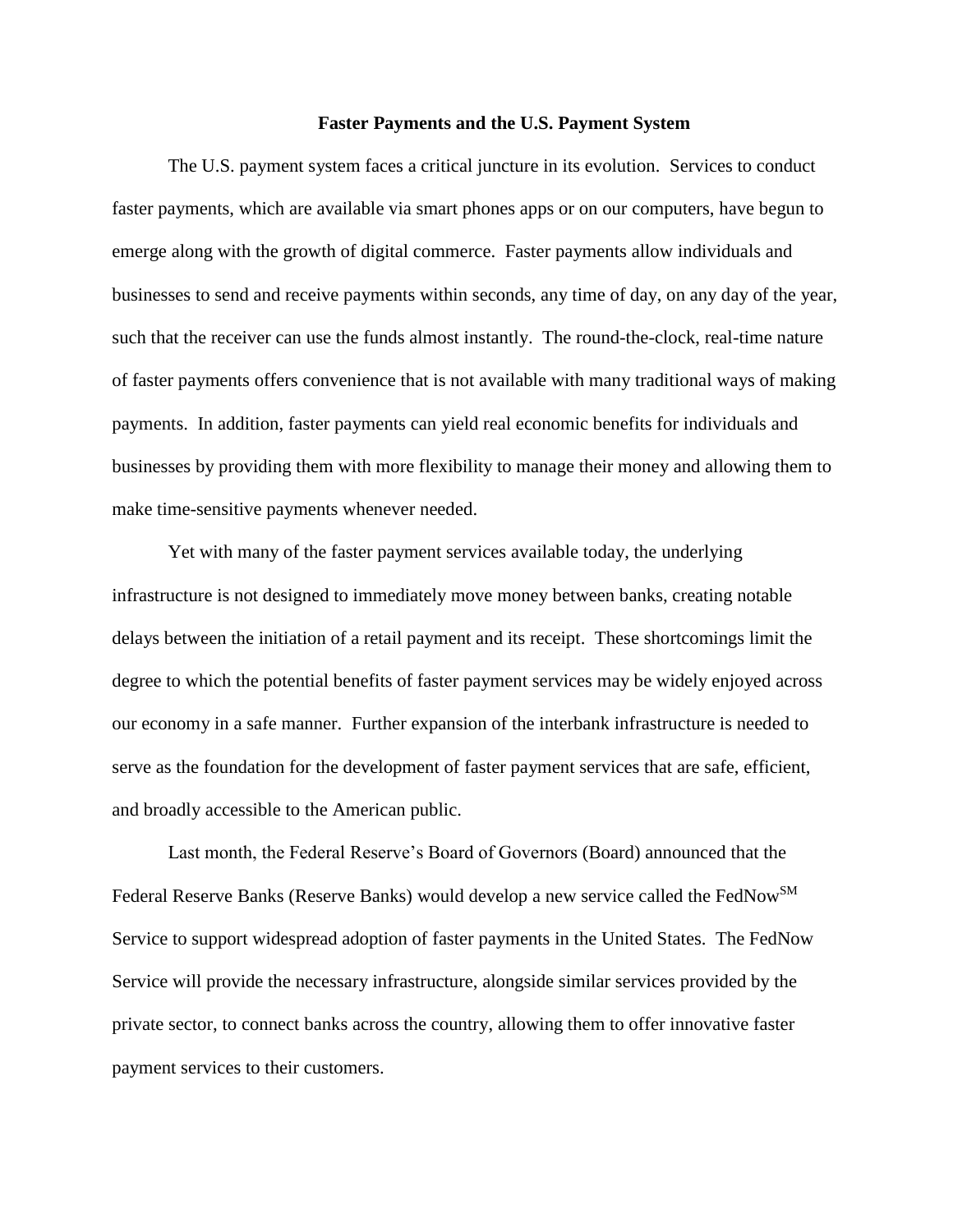Since its founding, the Federal Reserve has played a key operational role in the nation's payment system by providing interbank payment infrastructure that is available to banks across the country, regardless of size or location. This critical role, given by Congress, stems from the Federal Reserve's unique ability, as the nation's central bank, to provide interbank settlement without introducing liquidity or credit risks. In today's payment infrastructure, whether in check processing, automated clearinghouse (ACH) services, or funds transfers, you will see a Federal Reserve service operating in healthy competition with and in support of similar services provided by the private sector, all for the benefit of the American public.

The importance of this role has been recognized broadly, with an independent review by the U.S. Government Accountability Office concluding that the Federal Reserve's provision of payment services has benefited the U.S. payment system and its users.<sup>1</sup> It is important to point out, however, that Congress did not grant plenary regulatory or supervisory authority over the U.S. payment system to the Federal Reserve, and the Federal Reserve does not have regulatory authority over the pricing set by a private-sector system or to require a private-sector system to extend the service to banks of all sizes. In some other countries, central banks have been assigned the responsibility for regulating payment systems. In the United States, this is not the case. Thus, the Federal Reserve has historically helped to promote the accessibility, safety, and efficiency of the nation's payment system and advance innovations through its operational role as provider of payment and settlement services.

 $\overline{a}$ 

- 2 -

<sup>&</sup>lt;sup>1</sup> See U.S. Government Accountability Office, GAO-16-614, "Federal Reserve's Competition with Other Providers Benefits Customers, but Additional Reviews Could Increase Assurance of Cost Accuracy" (2016). Available at [https://www.gao.gov/products/GAO-16-614.](https://www.gao.gov/products/GAO-16-614)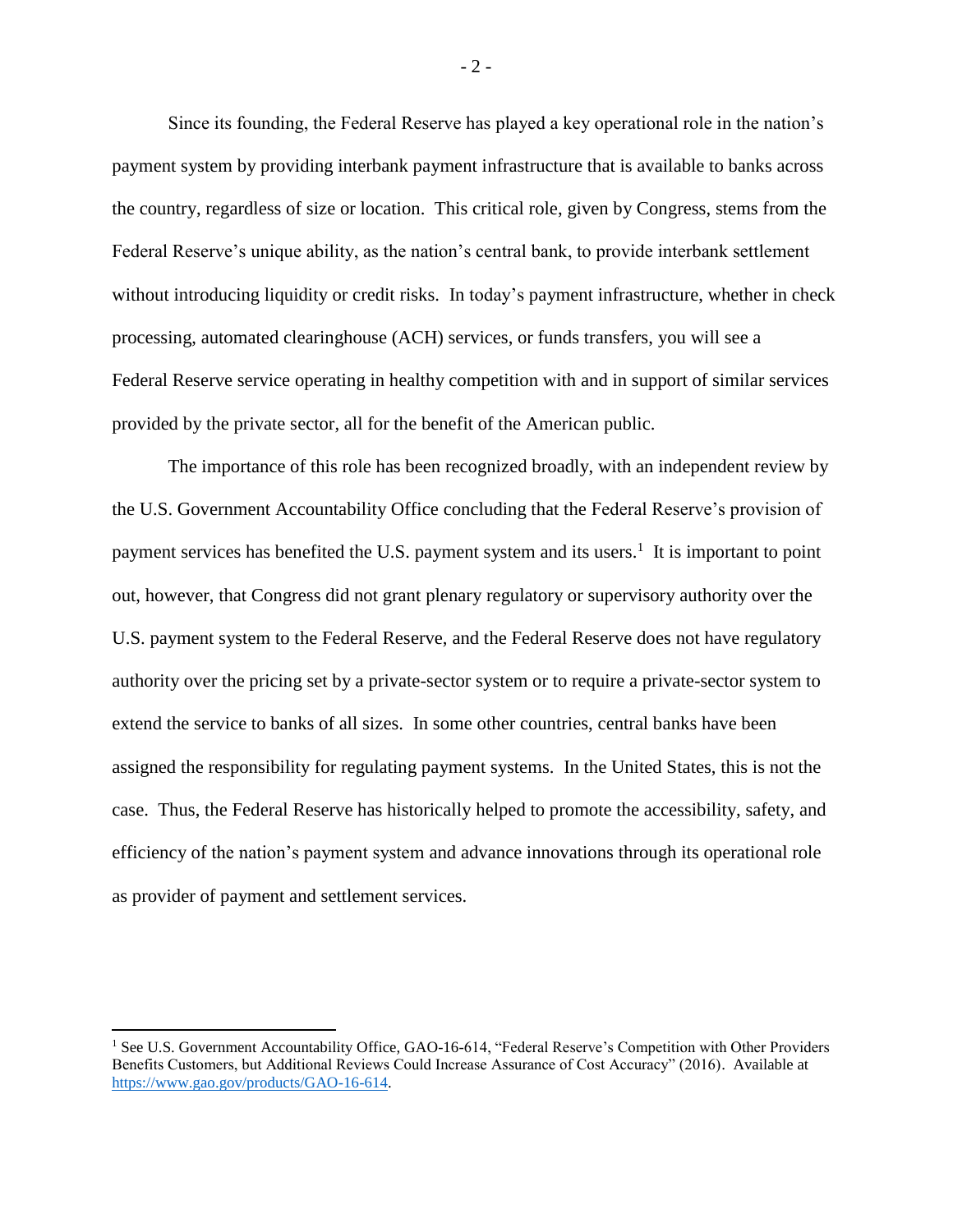### **Path to Present**

 $\overline{\phantom{a}}$ 

Leading up to the recent FedNow Service decision and announcement in August, the Federal Reserve took several actions to facilitate the advancement of faster payments in the United States. In 2013, the Federal Reserve began a collaborative initiative with industry stakeholders to foster improvements to the nation's payment system. As part of this initiative, the Federal Reserve convened in 2015 the Faster Payments Task Force (FPTF), comprising a wide range of industry stakeholders, to identify and evaluate alternative approaches for implementing safe and ubiquitous faster payment capabilities in the United States.

The FPTF published in 2017 a set of consensus recommendations focused on actions to support improvements to the nation's payment system.<sup>2</sup> Among the FPTF's recommendations were requests for the Federal Reserve (1) to develop a 24x7x365 settlement service to support faster payments and (2) to explore and assess the need for other Federal Reserve operational role(s) in faster payments. Subsequently, the U.S. Department of the Treasury recommended that "the Federal Reserve move quickly to facilitate a faster retail payments system, such as through the development of a real-time settlement service, that would also allow for more efficient and ubiquitous access to innovative payment capabilities."<sup>3</sup>

- 3 -

<sup>&</sup>lt;sup>2</sup> These recommendations were intended to help achieve the FPTF's vision of ubiquitous faster payment capabilities in the United States that would allow any end user (that is, an individual or business) to safely, efficiently, and seamlessly send a faster payment to any other end user, no matter which banks or payment services they use. See Faster Payments Task Force, "Final Report Part Two: A Call to Action," (July 2017). Available at [https://fedpaymentsimprovement.org/wp-content/uploads/faster-payments-task-force-final-report-part-two.pdf.](https://fedpaymentsimprovement.org/wp-content/uploads/faster-payments-task-force-final-report-part-two.pdf)

<sup>3</sup> The U.S. Department of the Treasury also noted that "[i]n particular, smaller financial institutions, like community banks and credit unions, should also have the ability to access the most-innovative technologies and payment services. While Treasury believes that a payment system led by the private sector has the potential to be at the forefront of innovation and allow for the most advanced payment system in the world, back-end Federal Reserve payment services must also be appropriately enhanced to enable innovations." U.S. Treasury, "A Financial System That Creates Economic Opportunity: Nonbank Financials, Fintech, and Innovation," (July 2018) at 156. Available a[t https://home.treasury.gov/sites/default/files/2018-07/A-Financial-System-that-Creates-Economic-Opportunities---](https://home.treasury.gov/sites/default/files/2018-07/A-Financial-System-that-Creates-Economic-Opportunities---Nonbank-Financi....pdf) [Nonbank-Financi.pdf.](https://home.treasury.gov/sites/default/files/2018-07/A-Financial-System-that-Creates-Economic-Opportunities---Nonbank-Financi....pdf)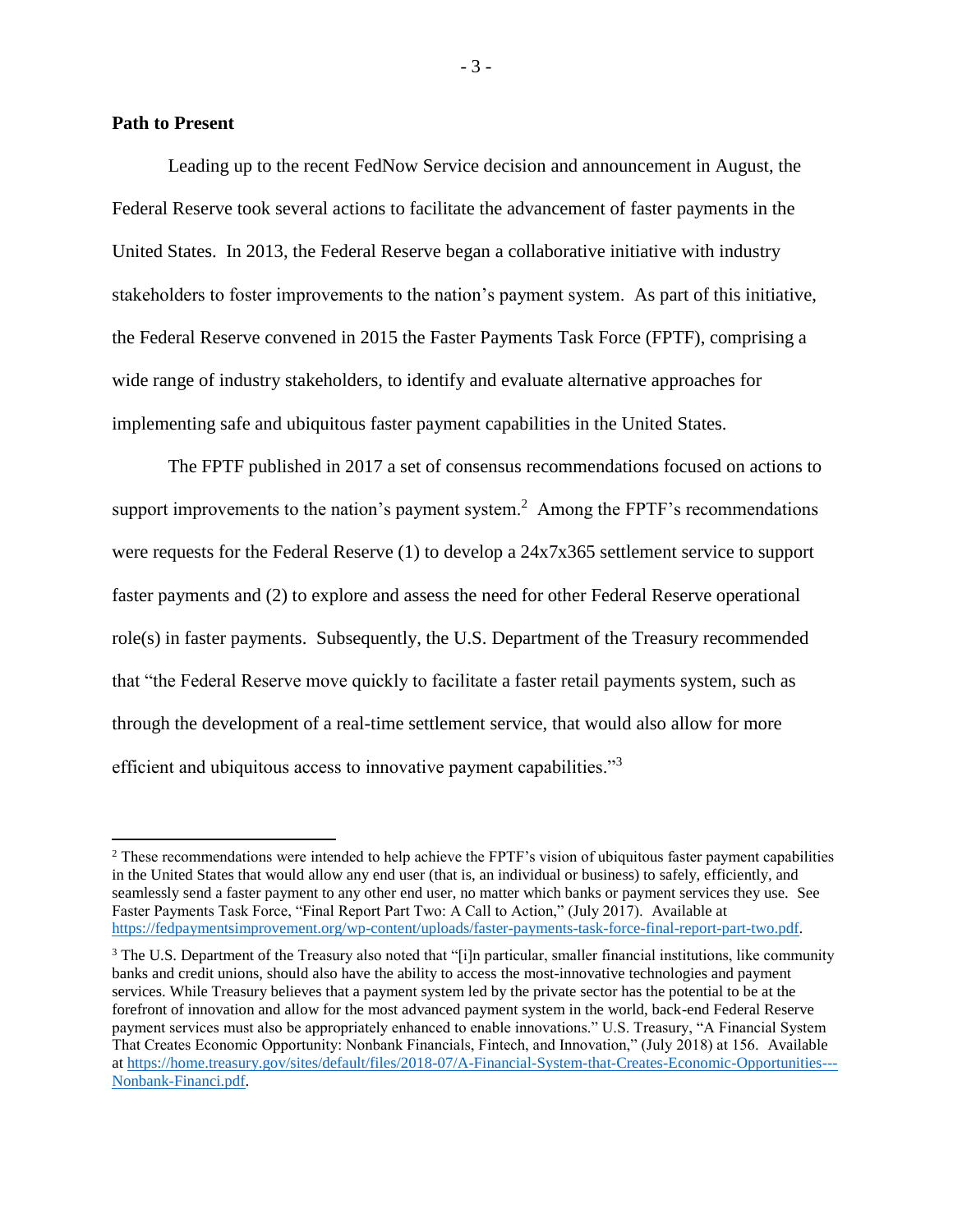The Federal Reserve also has directly supported the development of private-sector realtime gross settlement (RTGS) services for faster payments. The Board approved in 2017 final guidelines for evaluating requests for joint accounts at the Reserve Banks intended to facilitate settlement between and among banks participating in private-sector payment systems for faster payments.<sup>4</sup> The impetus for allowing broader use of joint accounts was to support these privatesector arrangements.

In November 2018, the Board published a Federal Register notice (2018 Notice) requesting comment on two potential actions that could be taken by the Federal Reserve consistent with the FPTF recommendations: (1) a service for 24x7x365 real-time interbank settlement of faster payments; and (2) a liquidity management tool that would enable transfers between accounts held at Reserve Banks on a 24x7x365 basis to support services for real-time interbank settlement of faster payments.

The Board explained that a Federal Reserve RTGS service for faster payments, alongside private-sector RTGS services, would provide the infrastructure needed to achieve ubiquitous, safe, and efficient faster payments in the United States. Other parties, such as banks, payment processors, and providers of payment services, could utilize this platform as a basis for innovation to meet the specific needs of the businesses and households they serve. The Board further explained that a liquidity management tool, in turn, could help alleviate liquidity management issues for banks engaged in RTGS-based faster payments, notably those utilizing settlement services offered by the private sector. In particular, such a tool would enable

l

- 4 -

<sup>4</sup> Board of Governors of the Federal Reserve System, "Guidelines for Evaluating Joint Account Requests," (Issued 2017). Available at [https://www.federalreserve.gov/paymentsystems/joint\\_requests.htm.](https://www.federalreserve.gov/paymentsystems/joint_requests.htm) In 2016, Federal Reserve staff received a request from a private-sector service provider to open a new joint account for that organization's proposed faster payment system. The use of a joint account at a Reserve Bank to support settlement mitigates certain risks by reproducing, as closely as possible, the risk-free nature of settlement in central bank money.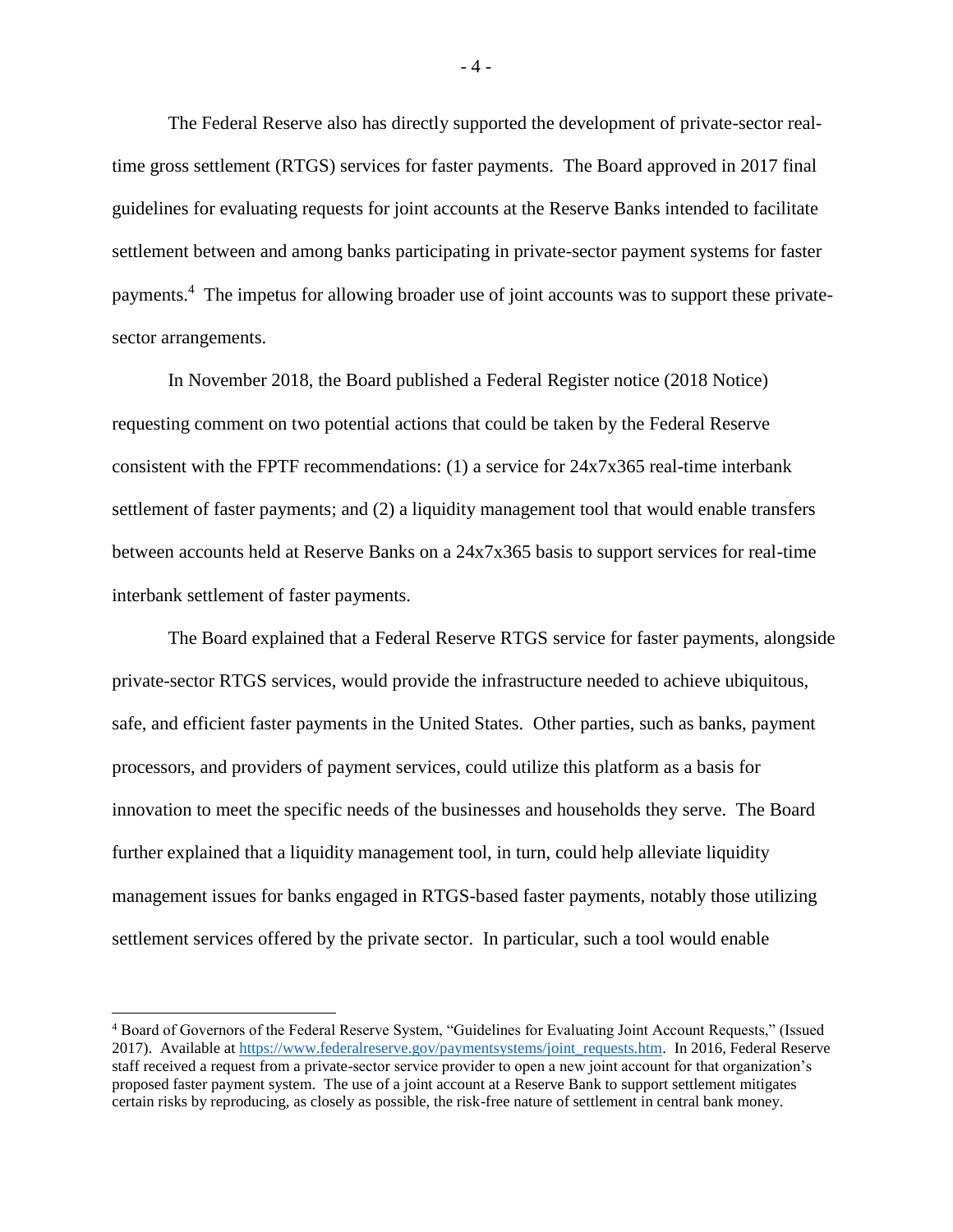movement of funds between accounts at the Reserve Banks during hours when traditional payment and settlement services are currently not open to allow liquidity to be moved, when needed, to an account or accounts used to support real-time settlement of faster payments. The 2018 Notice proposed that the tool could be provided by expanding operating hours of current Federal Reserve services or through a new service.

In the 2018 Notice, the Board requested comment on the appropriateness of real-time gross settlement as the strategic foundation for faster payments in the United States and the public benefits, implications, and challenges of the Federal Reserve taking either, both, or neither of the potential actions.

# **Consideration of Comments and Policy Assessment**

 $\overline{\phantom{a}}$ 

The Board received over 400 comment letters representing over 800 entities in response to the 2018 Notice. Comments were submitted by a wide variety of stakeholders in the U.S. payment system, including community banks, individuals, consumer organizations, merchants, service providers, private-sector operators, fintech companies, trade organizations, and other interested parties.<sup>5</sup> Consistent with the diversity of the payment industry, commenters represented a broad range of viewpoints.

Almost all commenters addressed the question of whether the Federal Reserve should develop a real-time interbank settlement service for faster payments. The vast majority of these commenters, representing nearly every stakeholder segment, supported the Federal Reserve

 $<sup>5</sup>$  Overall, banks were the largest group of respondents, with community banks (small and midsize banks)</sup> comprising approximately 60 percent of the total comments—the largest specific segment—and representing institutions from 34 states.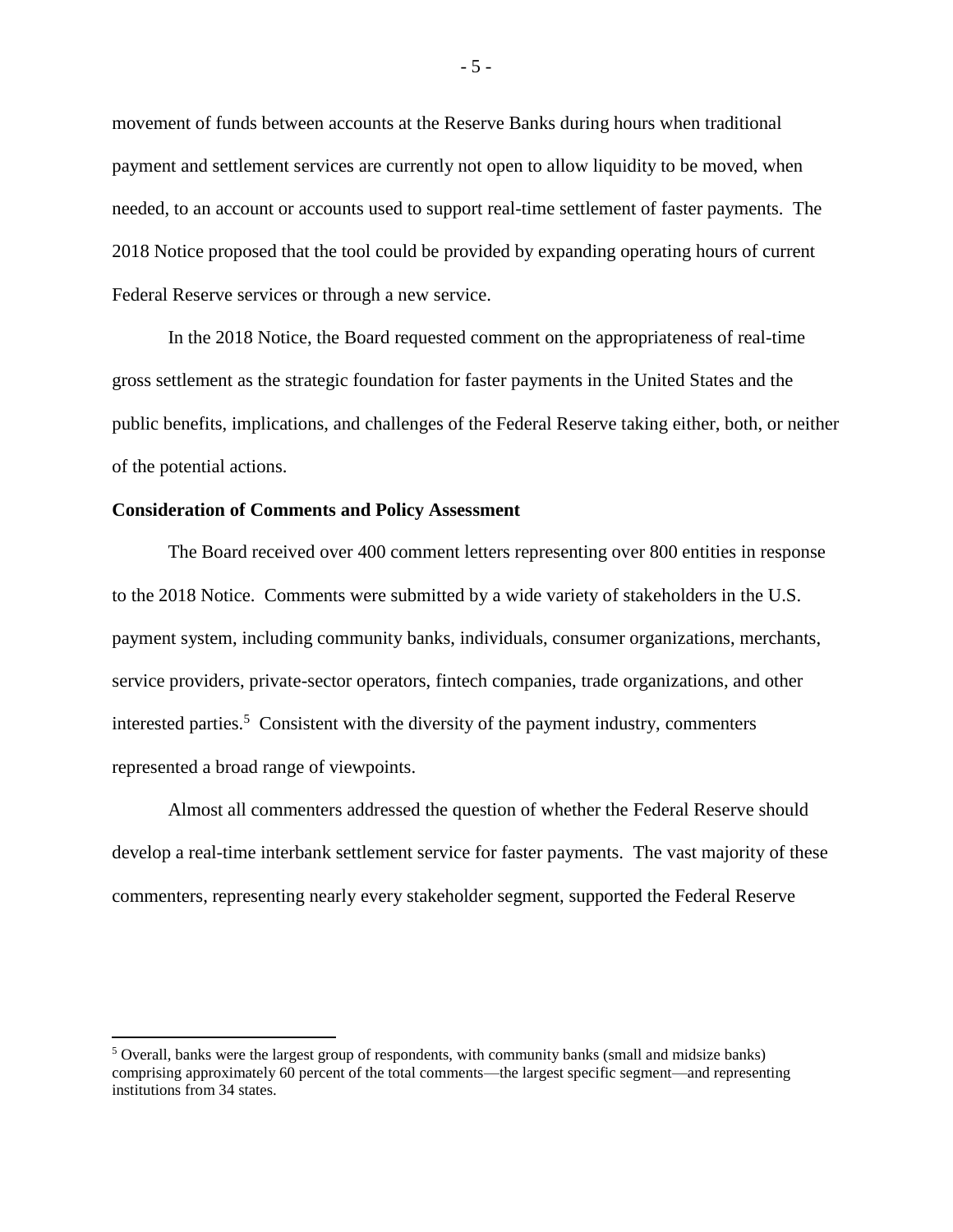taking this action. In contrast, large banks, some trade organizations, and private-sector operators were generally not supportive of the Federal Reserve developing such a service.<sup>6</sup>

In reaching its decision to offer the FedNow Service, the Board was informed by these public comments and the history of the U.S. payment system, in which the Federal Reserve has played a role since its inception. In addition, any decision by the Board to offer a new payment service is subject to the factors set out in longstanding Federal Reserve policy, and the pricing of Reserve Bank services is subject to the requirements of the Monetary Control Act of 1980.<sup>7</sup> Specifically, in considering new services, the Board assesses three criteria: whether the service is one that other providers alone cannot be expected to provide with reasonable effectiveness, scope, and equity; whether the service will yield a clear public benefit; and whether the Federal Reserve will achieve full cost recovery over the long run.<sup>8</sup>

# *Other Providers Criterion*

 $\overline{\phantom{a}}$ 

Through this assessment, the Board has concluded that other providers alone cannot be expected to provide an RTGS infrastructure for faster payments with reasonable effectiveness, scope, and equity. So far, only one private-sector RTGS service for faster payments has been established in the United States. Due to coordination challenges and the high fixed costs necessary to develop a new payment and settlement service, this service is expected to remain the sole private-sector RTGS service for faster payments in the United States. The ability of a

<sup>&</sup>lt;sup>6</sup> Approximately half of the commenters discussed the liquidity management tool, with almost all supporting the Federal Reserve offering such a tool.

 $<sup>7</sup>$  In 1984, the Board established criteria for the consideration of new or enhanced Federal Reserve payment services</sup> in its policy The Federal Reserve in the Payment System. Board of Governors of the Federal Reserve System, "The Federal Reserve in the Payments System," (Issued 1984; revised 1990). Available at [https://www.federalreserve.gov/paymentsystems/pfs\\_frpaysys.htm.](https://www.federalreserve.gov/paymentsystems/pfs_frpaysys.htm)

<sup>&</sup>lt;sup>8</sup> In addition, the Board performs a competitive impact analysis when considering an operational or legal change to a Reserve Bank service or price that would have a direct and material adverse effect on the ability of other providers of services to compete with the Reserve Banks.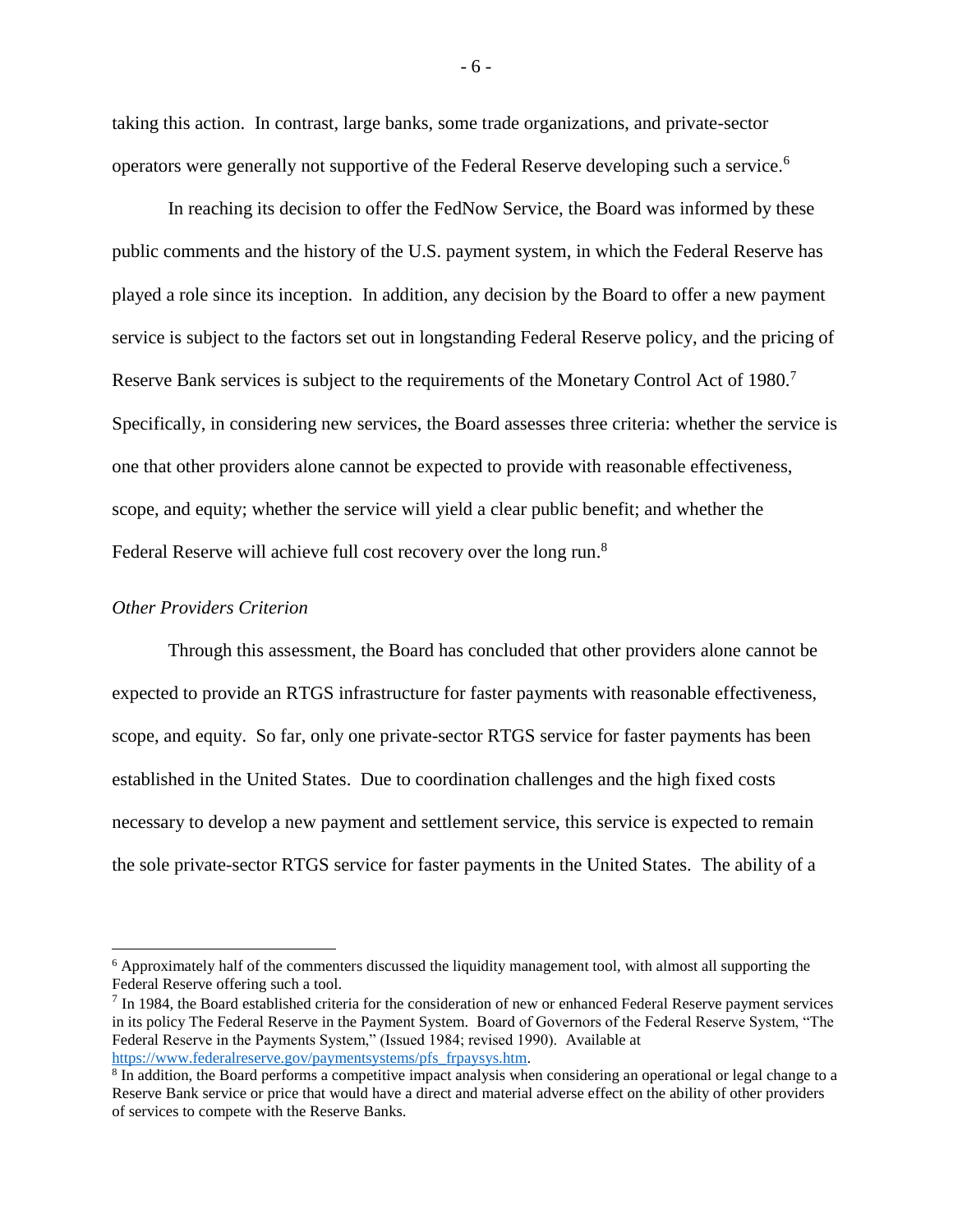sole private-sector provider to extend access to a few thousand banks, let alone the more than 10,000 diverse banks necessary to achieve true nationwide scope, would be costly and timeconsuming given that the existing service has limited relationships with and connections to these institutions.

In addition, the Board concluded that the private-sector operator alone cannot be expected to provide the service with reasonable effectiveness, as viewed through the lenses of safety and efficiency. From a safety perspective, a sole provider may serve as a single point of failure in the market for RTGS-based faster payments. From an efficiency perspective, a market with only a single operator may cause challenges related to competition, innovation, and market fragmentation. According to established economic theory and experience from other markets, a single service provider not facing competition can yield undesirable outcomes, such as higher prices or lower service quality. Such undesirable outcomes could limit adoption of faster payments by end users, which could in turn curtail efficiency benefits to the broader economy. *Public Benefits Criterion*

The Board also determined that the FedNow Service will yield a clear public benefit. Since its inception, an underlying public policy rationale for the Federal Reserve's involvement in the payment system has been to provide services in a safe and efficient manner to banks nationwide. Because of this long-standing policy commitment, the Federal Reserve has historically extended access to banks of all sizes, including smaller banks in rural and remote areas of the country. The Federal Reserve's relationships with and connections to thousands of banks across the country provide a solid foundation for the FedNow Service to facilitate those banks gaining access to an RTGS infrastructure for faster payments, which would benefit small and midsize banks and the communities they serve.

- 7 -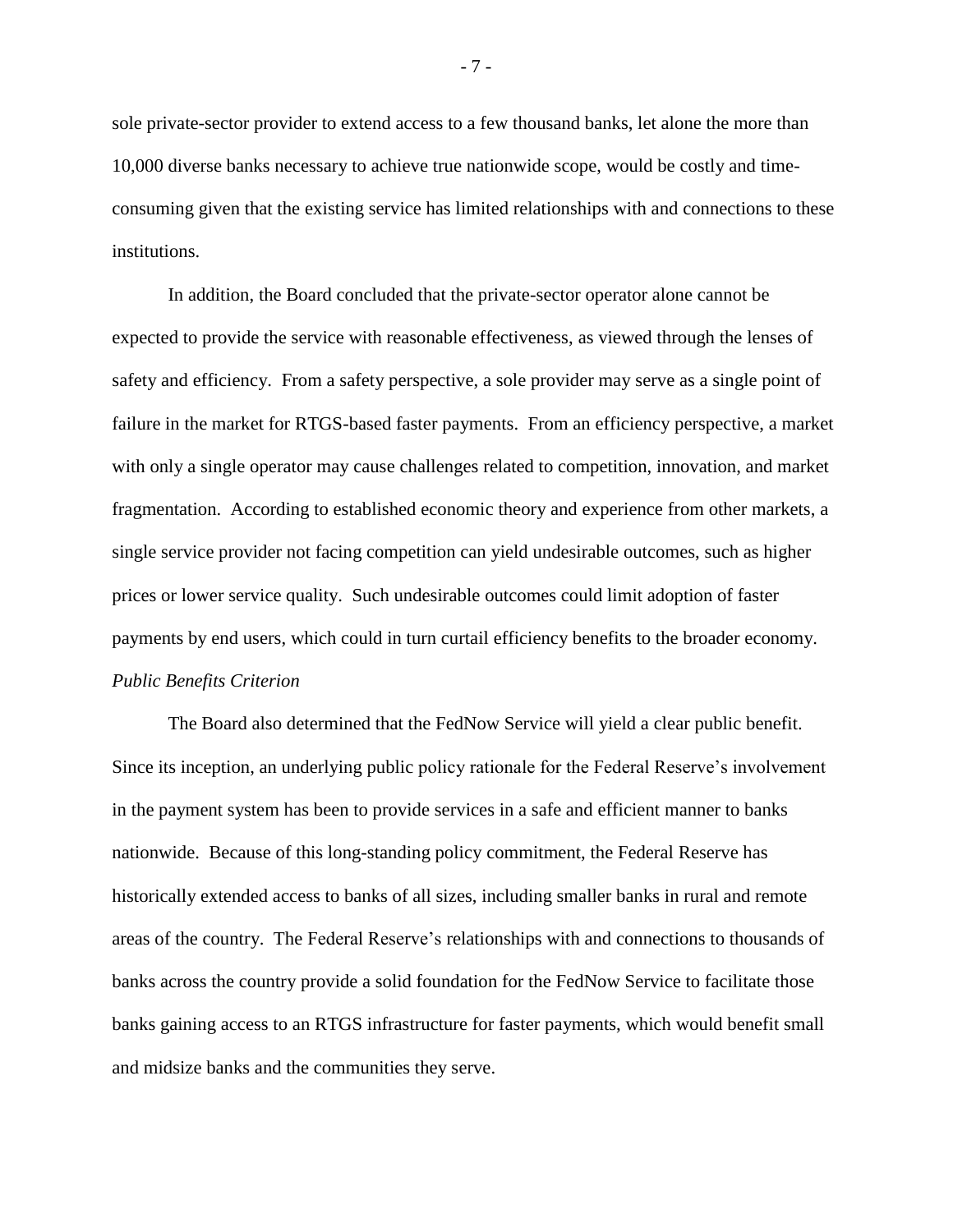In a payment system with multiple operators, banks would have a choice whether to join a single service or multiple services. An RTGS infrastructure could, therefore, achieve nationwide reach in two main ways, either through interoperability via direct exchange of payments between operators, such as in the U.S. ACH system, or through at least one service connecting to virtually all banks, such as in the funds transfer system.

The FedNow Service would promote payment system safety in multiple ways. As noted by commenters, the Federal Reserve has historically played an important role in promoting the safety of the U.S. payment system by providing liquidity and operational continuity in response to financial turmoil, terrorist attacks, natural disasters, and other crises. As the prominence of faster payments in the United States grows, the development of the FedNow Service would allow the Federal Reserve to retain its ability to provide stability and support to the banking system and the broader economy in times of crisis. In addition, as the operator of the service, the Federal Reserve would be in a position to promote the development and implementation of industry-wide fraud-mitigation standards, which commenters highlighted are especially important for real-time payments. The development of the service could also enhance the safety of the U.S. payment system by promoting resiliency through redundancy.

Finally, the FedNow Service could provide efficiency benefits by serving as a platform for innovation and the development of end-user services by the private sector. In addition, an RTGS infrastructure with nationwide reach would make the development of new faster payment services based on real-time settlement more attractive, increasing innovation and competition in the market for end-user faster payment services. Such competition could yield efficiency benefits by leading to lower prices and higher service quality.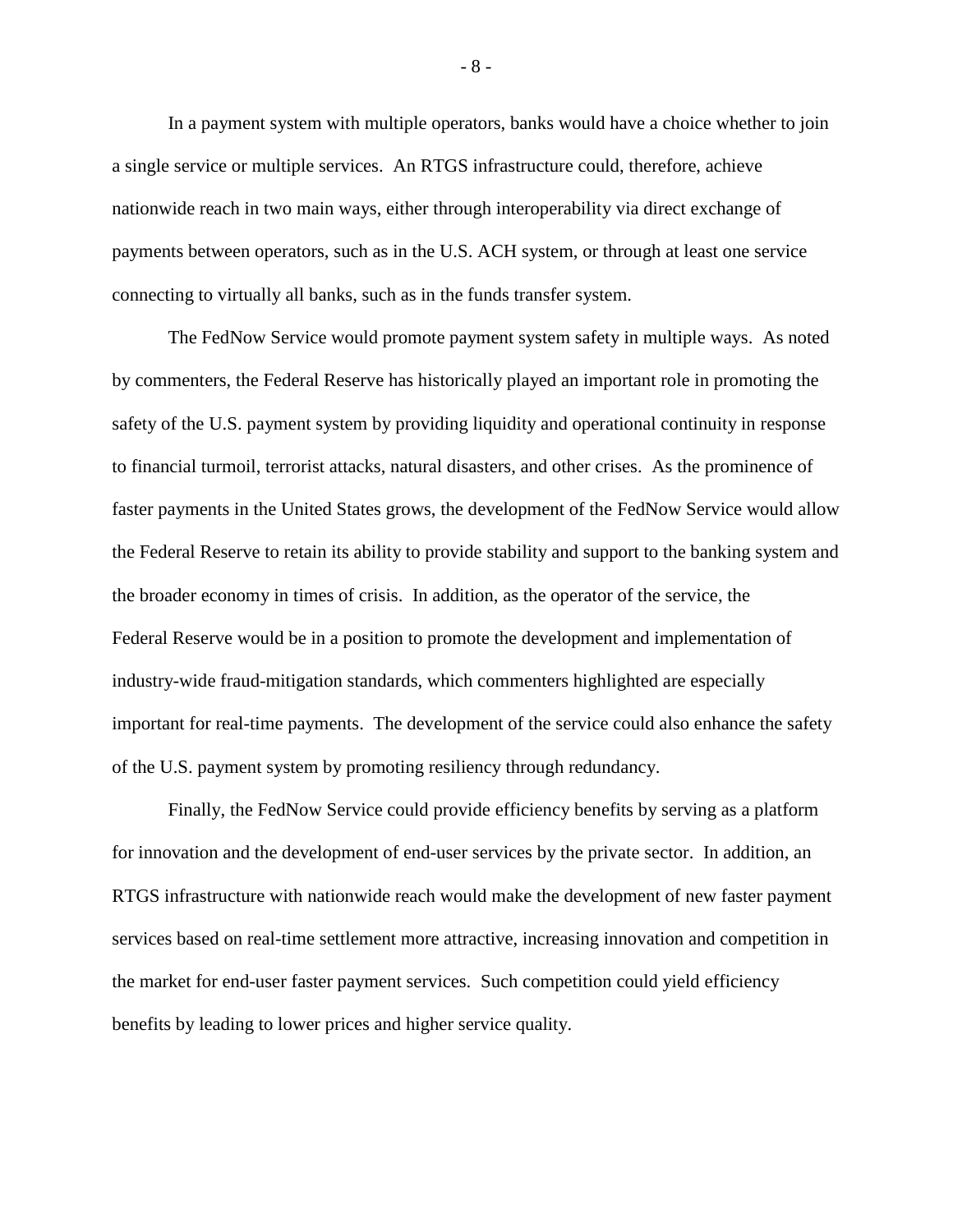# *Cost Recovery Criterion*

The Board expects that the FedNow Service will achieve full recovery of costs over the long run. The MCA requirement to require cost recovery "over the long run" is not associated with a specific timeframe. Beginning in 1995, the Board adopted a convention of evaluating long-run cost recovery for existing services using a rolling 10-year period. At that time, Federal Reserve services were in mature states, characterized by widespread adoption by banks of all sizes throughout the country, with relatively stable volumes and costs. At other times, notably as the ACH service was evolving, the Board considered long run over an extended time period in order to encourage the adoption of electronic payments for the benefit of the economy.<sup>9</sup>

Given the time frame necessary to create a broad network of banks connecting to the service, the Board determined that a longer time frame for cost recovery is consistent with the intent of the MCA to encourage the adoption of new services that have the potential to bring widespread economic benefits to the country.

### *Expanded Hours for Existing Services*

l

The second proposed action in the 2018 Notice entailed the exploration of the expansion of operating hours for the Fedwire Funds Service, which is our existing funds transfer service, and National Settlement Service (NSS) hours, which is our service that supports private-sector net settlement arrangements, potentially up to 24x7x365, to facilitate liquidity management, notably for users of private-sector RTGS services.

- 9 -

<sup>9</sup> ACH began as a Federal Reserve service in the 1970s, prior to the passage of the MCA. In 1981, when the pricing principles were first applied to ACH, the Board recognized that the ACH service was still evolving and allowed fees to be set based on mature volume costs rather than current costs for a number of years and only at the end of that time began marking 10-year cost recovery. The Board concluded that doing so would result in a more efficient payment mechanism and was consistent with the MCA. See 46 FR 1343 (January 6, 1981).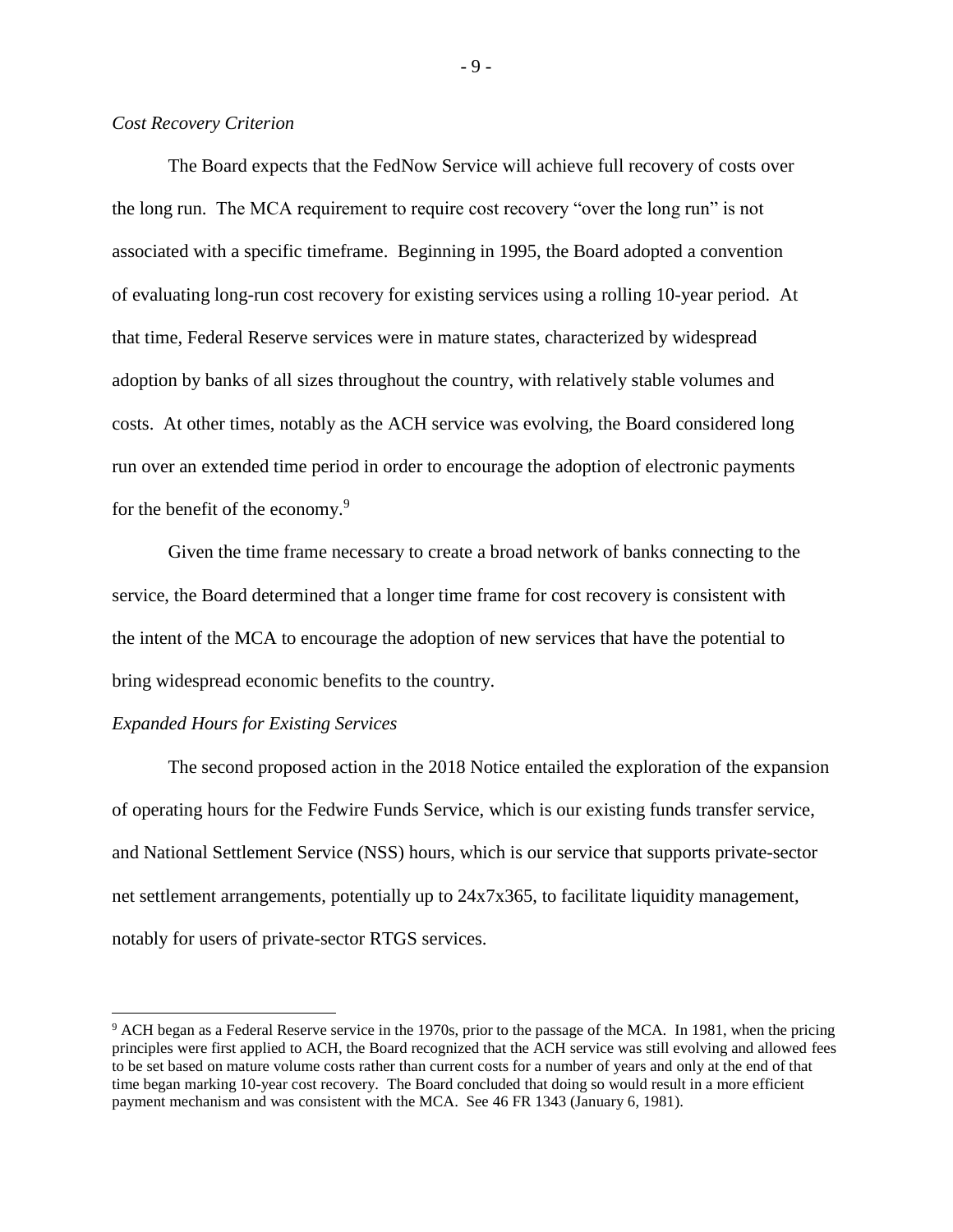As described in the 2018 Notice, RTGS-based faster payment services require banks to have sufficient liquidity positioned in a specified account to perform interbank settlement at any time, on any day. Without sufficient liquidity so available to conduct settlement, a faster payment cannot be completed in an RTGS-based service where, by design, interbank settlement occurs before final funds can be made available to the receiver. At present, the Federal Reserve does not provide a service that would provide a means to position additional liquidity in the specified account outside standard business hours. In light of these considerations, in its 2018 Notice the Board proposed developing a liquidity management tool that could help address these needs by facilitating transfers to and from other accounts held by participants at Federal Reserve Banks.

In response to the 2018 Notice, several large banks and other commenters indicated that the proposed tool could help with managing liquidity in the recently established private-sector RTGS service for faster payments. The private-sector RTGS service is supported by funds in a joint account at a Reserve Bank, and the proposed liquidity management tool would enable movement of funds between a joint account and banks' reserve accounts during hours when existing services are not currently open. Commenters suggested that the Federal Reserve should provide this tool through expansion of operating hours for the Fedwire Funds Service.

Commenters also noted that expanded Fedwire Funds Service hours, and relatedly, NSS hours, could provide benefits for a variety of payment activities beyond those related to faster payments. Payment activity supported by expanded hours could include additional settlement windows for the ACH service and wholesale payment activity in global markets. Because of the systemic importance of the Fedwire Funds Service, in particular, additional risk, operational, and

- 10 -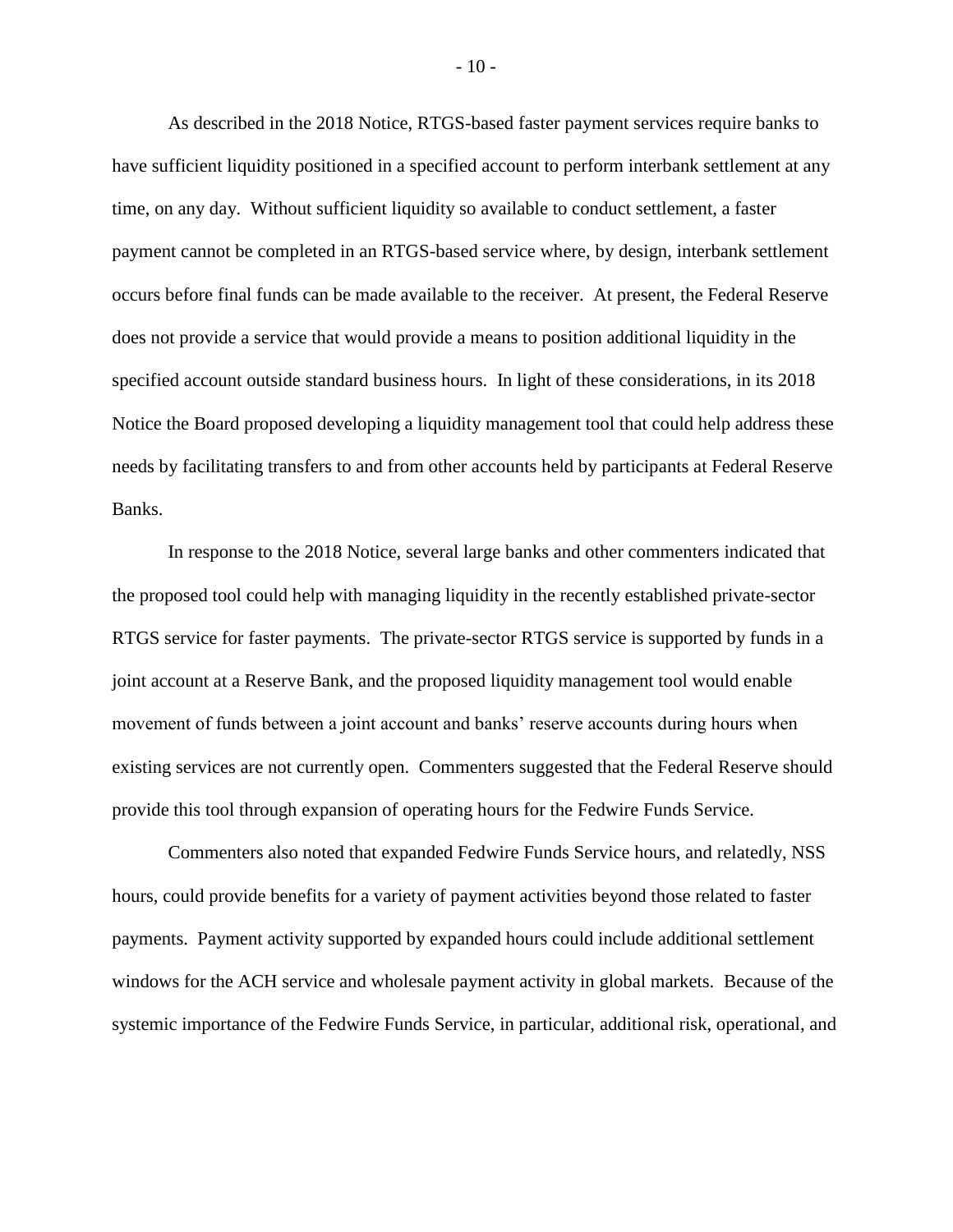policy analysis is required for this action, and the draft notice indicates the Federal Reserve's intention to engage actively with the industry to conduct this analysis.

### **The FedNow Service**

As explained in the August announcement, the FedNow Service would conduct real-time, payment-by-payment, settlement of interbank obligations through debits and credits to banks' balances in accounts at the Reserve Banks. Real-time settlement in accounts at the Reserve Banks means that settlement occurs without liquidity or credit risks, which enhances the safety of these payments. The FedNow Service would incorporate clearing functionality, allowing banks, in the process of settling each payment, to exchange information needed to make debits and credits to the accounts of their customers. The service's functionality would support banks' (or their agents') provision of end-to-end faster payments to their customers.

Ultimately, the FedNow Service will provide, alongside similar private-sector services, core infrastructure to promote ubiquitous, safe, and efficient faster payments in the United States. In fact, for all payment systems in our country, no single private-sector provider has ever achieved nationwide reach on its own. With the FedNow Service, banks will now have a choice in providers or could choose to use both a Federal Reserve and private-sector service for back-up purposes, as some do today for check, ACH, and wire services.

The Federal Reserve recognizes that time-to-market is an important consideration expressed by many commenters in response to the 2018 Notice. Our objective is to implement the service as soon as practicably possible. However, the achievement of true nationwide reach over the long term, as opposed to initial availability of a service, is the most important measure of success for faster payments.